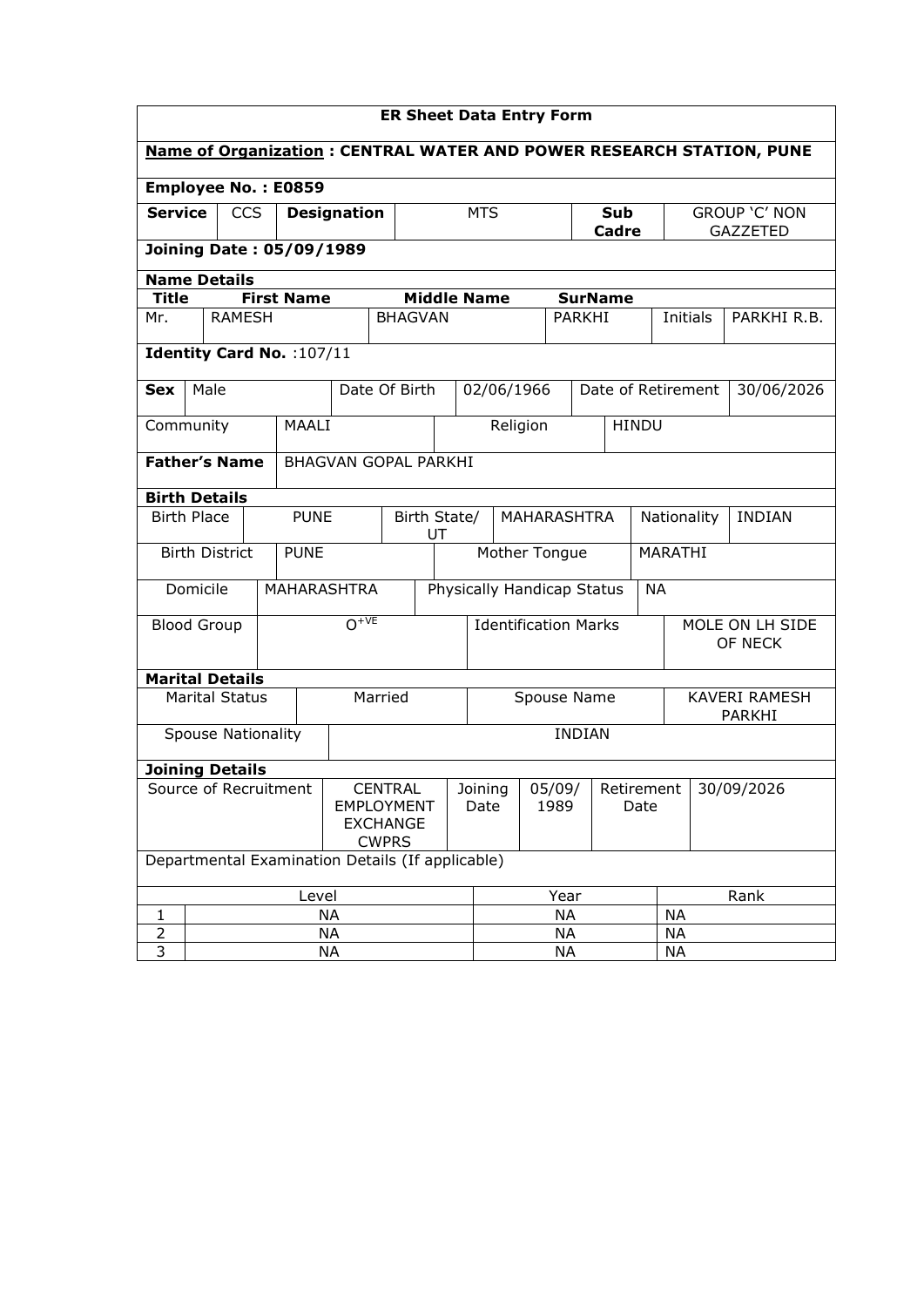| Remarks (if any)            |                  |            |              |              |
|-----------------------------|------------------|------------|--------------|--------------|
| Languages known             |                  |            |              |              |
|                             | Name of Language | Read       | <b>Write</b> | <b>Speak</b> |
| Indian Languages 1<br>Known | <b>MARATHI</b>   | <b>YES</b> | <b>YES</b>   | <b>YES</b>   |
| $\overline{2}$              | <b>HINDI</b>     | <b>YES</b> | <b>YES</b>   | <b>YES</b>   |
| 3                           | <b>ENGLISH</b>   | <b>YES</b> | <b>YES</b>   | <b>NA</b>    |
| $\overline{4}$              |                  |            |              |              |
| 5                           |                  |            |              |              |
|                             |                  |            |              |              |
| Foreign Languages           |                  |            |              |              |
| Known                       |                  |            |              |              |
| $\overline{2}$              |                  |            |              |              |
| 3                           |                  |            |              |              |

## Details of deputation (if applicable)

| Name of the Office | Post held at that<br>time in parent office | Name of post<br>(selected for<br>deputation | Period of deputation |      |  |
|--------------------|--------------------------------------------|---------------------------------------------|----------------------|------|--|
|                    |                                            |                                             | Since                | From |  |
| NА                 | NА                                         | ΝA                                          | ΝA                   | NА   |  |

Details of Foreign Visit

| SI.<br>No. | Place of Visit | Date of<br>visit | Post held at<br>that time | Whether it<br>is a<br>personal or<br>official visit | Details of visit |
|------------|----------------|------------------|---------------------------|-----------------------------------------------------|------------------|
|            | ΝA             | ΝA               | ΝA                        | ΝA<br>.                                             | ΝA               |

Transfer/Posting Detail (if applicable)

| Place     | Period of posting |           |  |  |  |  |
|-----------|-------------------|-----------|--|--|--|--|
|           | Since             | From      |  |  |  |  |
| <b>NA</b> | <b>NA</b>         | <b>NA</b> |  |  |  |  |